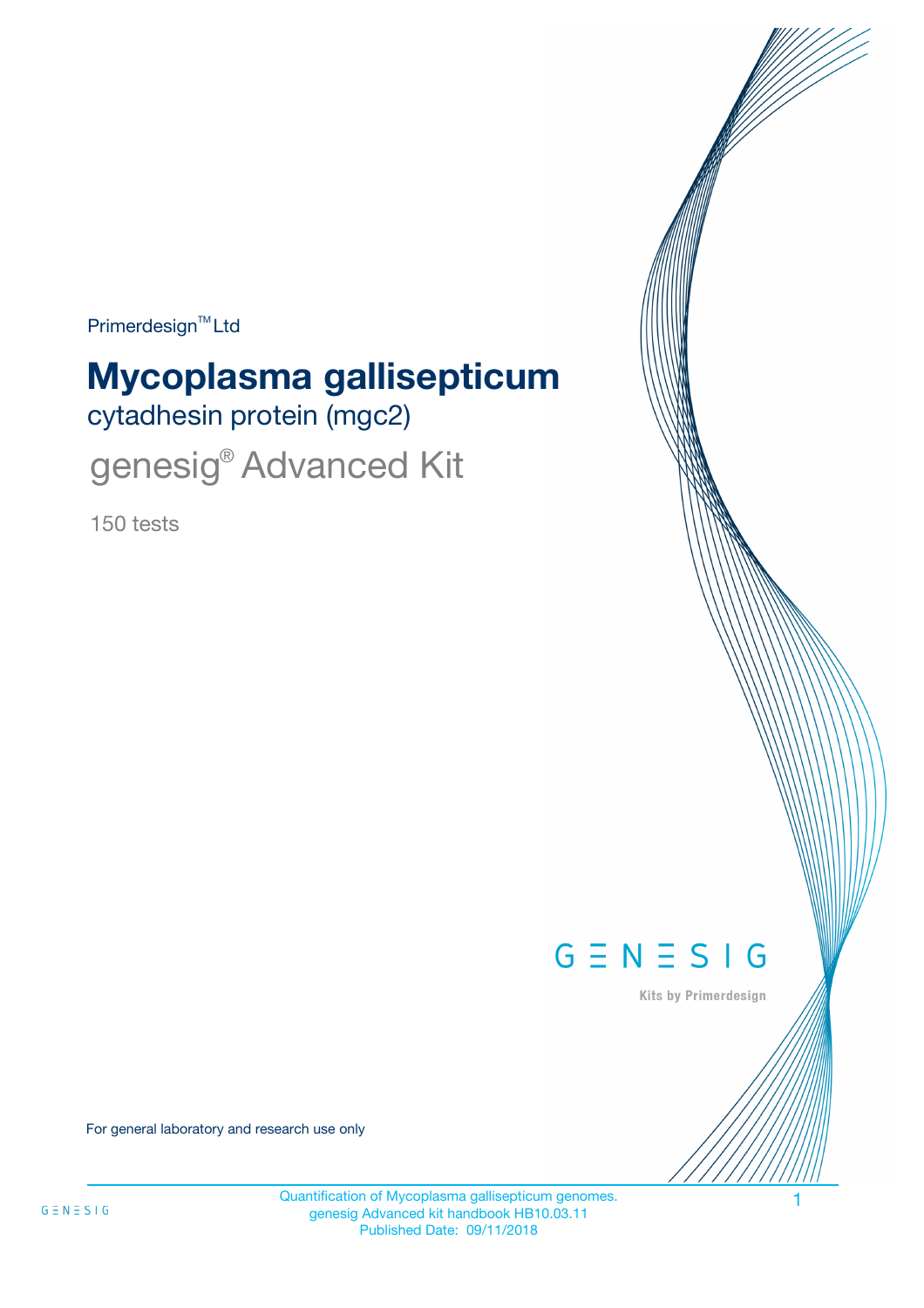# Introduction to Mycoplasma gallisepticum

Mycoplasma Gallisepticum is a flask-shaped bacterium of the Mycoplasma genus. Infections with this virus causes chronic respiratory disease in chickens and infectious sinusitis in turkeys and other fowl. M. Gallisepticum lack a cell wall with the cells being bound only by a plasma membrane. The double-stranded DNA genome is over 1M bp in length arranged in a circular conformation and encoding over 800 genes. The largest family of genes is the VlhA family which code pMGA lipoproteins involved in antigenic variation.

M. Gallisepticum can survive in the environment for up to 2 months depending on the conditions. This enables transmission via dust, drinking water and food as well as by direct contact with an infected bird. The bacteria target the epithelial cells of the tracheal lumen, adhering to the sialic acid residues with this cytadherence being mediated by two genes in particular: CrmA and GapA. Once attached to the epithelial cells, the host cell membrane fuses with the bacterium leading to infection with binary fission resulting in an increase in Mycoplasma number within the cell within 24 hours of infection. Secondary infection with other bacteria results from ciliostasis and deciliation of the tracheal epithelium which allows access to erythrocytes.

Symptoms of M. Gallisepticum infection usually last for several weeks with resultant mortality rates as high as 60% and those birds which do recover from infection remaining carriers. Infection initially presents with a nasal discharge followed by a foamy or bubbly exudate in the eyes as a result of swelling of nasal passages, sinuses, trachea, and bronchi. The infection subsequently results in a persistent cough, sneezing and sniffing with weight loss and a decrease in egg production also being apparent. Infected birds can be treated with antibiotics such as Erythromycin, Tylosin, Spectinomycin or Lincomycin administered via feed, water or injection.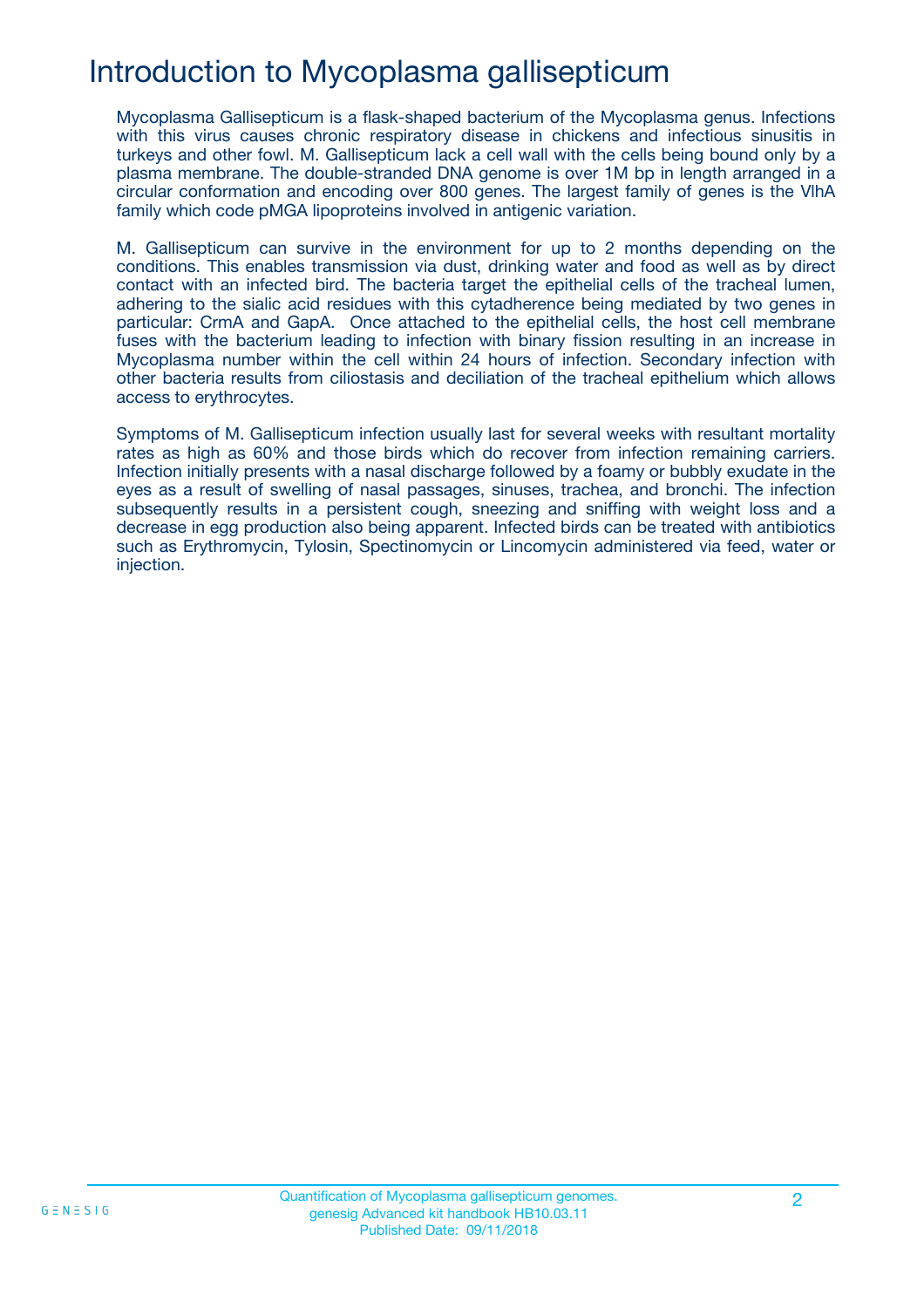# **Specificity**

The Primerdesign genesig Kit for Mycoplasma gallisepticum (M.gallisepticum) genomes is designed for the in vitro quantification of M.gallisepticum genomes. The kit is designed to have a broad detection profile. Specifically, the primers represent 100% homology with over 95% of the NCBI database reference sequences available at the time of design.

The dynamics of genetic variation means that new sequence information may become available after the initial design. Primerdesign periodically reviews the detection profiles of our kits and when required releases new versions.

If you require further information, or have a specific question about the detection profile of this kit then please send an e.mail to enquiry@primerdesign.co.uk and our bioinformatics team will answer your question.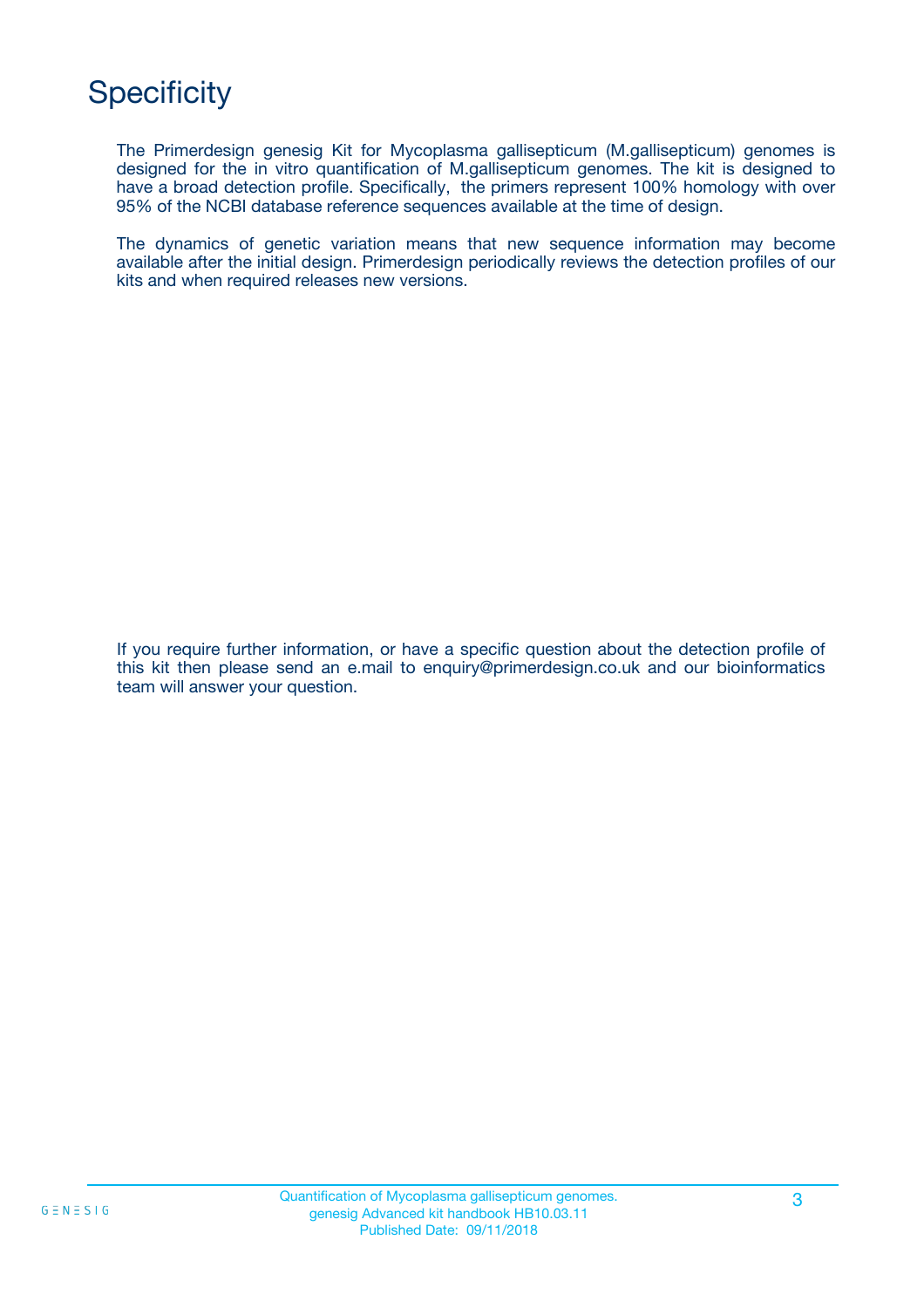### Kit contents

- **M.gallisepticum specific primer/probe mix (150 reactions BROWN)** FAM labelled
- **M.gallisepticum positive control template (for Standard curve RED)**
- **Internal extraction control primer/probe mix (150 reactions BROWN)** VIC labelled as standard
- **Internal extraction control DNA (150 reactions BLUE)**
- **Endogenous control primer/probe mix (150 reactions BROWN)** FAM labelled
- **RNase/DNase free water (WHITE)** for resuspension of primer/probe mixes
- **Template preparation buffer (YELLOW)** for resuspension of internal control template, positive control template and standard curve preparation

### Reagents and equipment to be supplied by the user

#### **Real-time PCR Instrument**

#### **Extraction kit**

This kit is recommended for use with genesig Easy DNA/RNA extraction kit. However, it is designed to work well with all processes that yield high quality RNA and DNA with minimal PCR inhibitors.

#### **oasig**TM **lyophilised or Precision**®**PLUS 2X qPCR Master Mix**

This kit is intended for use with oasig or PrecisionPLUS2X qPCR Master Mix.

**Pipettors and Tips**

**Vortex and centrifuge**

#### **Thin walled 1.5 ml PCR reaction tubes**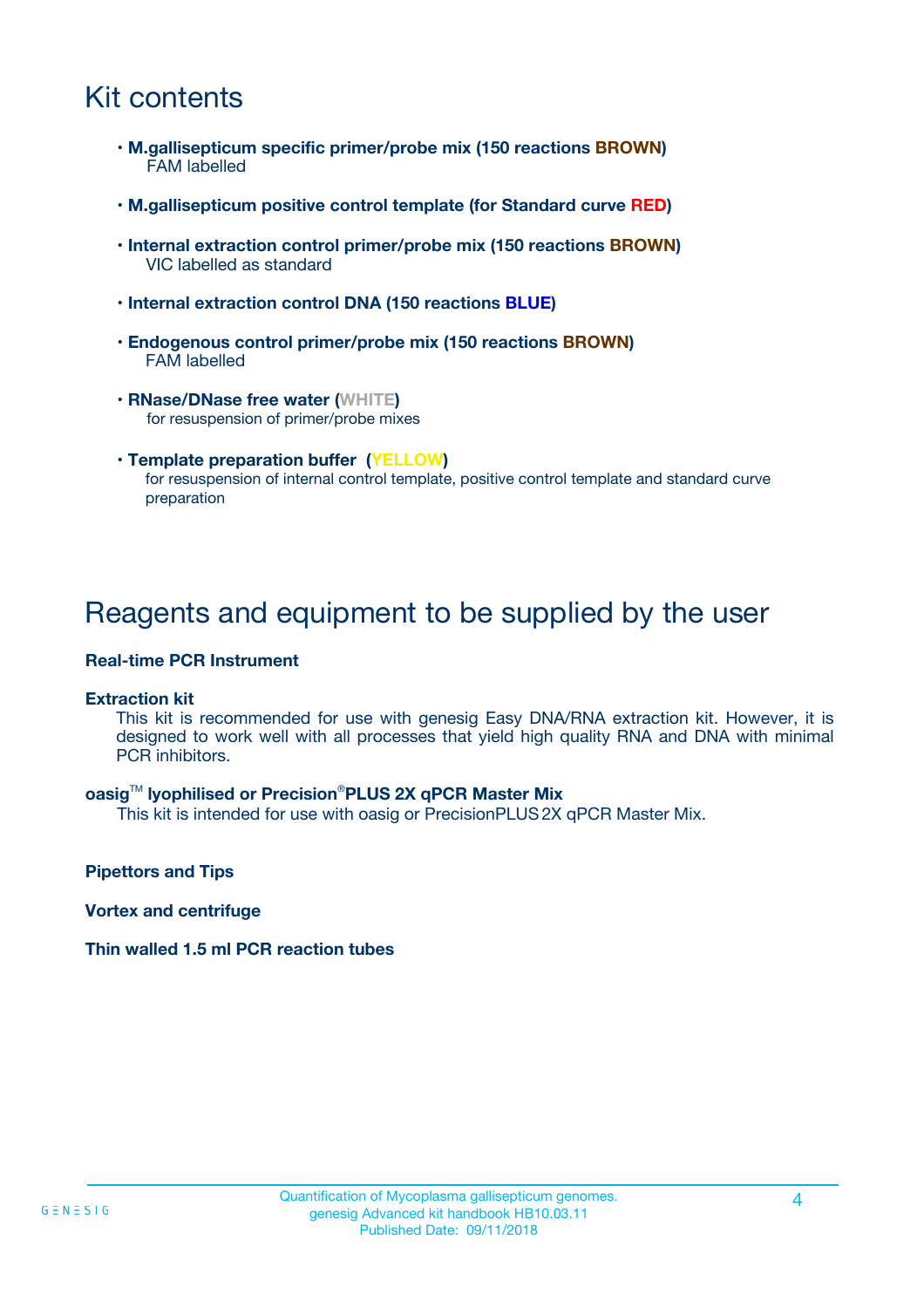### Kit storage and stability

This kit is stable at room temperature but should be stored at -20ºC on arrival. Once the lyophilised components have been resuspended they should not be exposed to temperatures above -20°C for longer than 30 minutes at a time and unnecessary repeated freeze/thawing should be avoided. The kit is stable for six months from the date of resuspension under these circumstances.

If a standard curve dilution series is prepared this can be stored frozen for an extended period. If you see any degradation in this serial dilution a fresh standard curve can be prepared from the positive control.

Primerdesign does not recommend using the kit after the expiry date stated on the pack.

### Suitable sample material

All kinds of sample material suited for PCR amplification can be used. Please ensure the samples are suitable in terms of purity, concentration, and DNA integrity (An internal PCR control is supplied to test for non specific PCR inhibitors). Always run at least one negative control with the samples. To prepare a negative-control, replace the template DNA sample with RNase/DNase free water.

### Dynamic range of test

Under optimal PCR conditions genesig M.gallisepticum detection kits have very high priming efficiencies of >95% and can detect less than 100 copies of target template.

### Notices and disclaimers

This product is developed, designed and sold for research purposes only. It is not intended for human diagnostic or drug purposes or to be administered to humans unless clearly expressed for that purpose by the Food and Drug Administration in the USA or the appropriate regulatory authorities in the country of use. During the warranty period Primerdesign genesig detection kits allow precise and reproducible data recovery combined with excellent sensitivity. For data obtained by violation to the general GLP guidelines and the manufacturer's recommendations the right to claim under guarantee is expired. PCR is a proprietary technology covered by several US and foreign patents. These patents are owned by Roche Molecular Systems Inc. and have been sub-licensed by PE Corporation in certain fields. Depending on your specific application you may need a license from Roche or PE to practice PCR. Additional information on purchasing licenses to practice the PCR process may be obtained by contacting the Director of Licensing at Roche Molecular Systems, 1145 Atlantic Avenue, Alameda, CA 94501 or Applied Biosystems business group of the Applera Corporation, 850 Lincoln Centre Drive, Foster City, CA 94404. In addition, the 5' nuclease assay and other homogeneous amplification methods used in connection with the PCR process may be covered by U.S. Patents 5,210,015 and 5,487,972, owned by Roche Molecular Systems, Inc, and by U.S. Patent 5,538,848, owned by The Perkin-Elmer Corporation.

# Trademarks

Primerdesign™ is a trademark of Primerdesign Ltd.

genesig $^\circledR$  is a registered trademark of Primerdesign Ltd.

The PCR process is covered by US Patents 4,683,195, and 4,683,202 and foreign equivalents owned by Hoffmann-La Roche AG. BI, ABI PRISM® GeneAmp® and MicroAmp® are registered trademarks of the Applera Genomics (Applied Biosystems Corporation). BIOMEK® is a registered trademark of Beckman Instruments, Inc.; iCycler™ is a registered trademark of Bio-Rad Laboratories, Rotor-Gene is a trademark of Corbett Research. LightCycler™ is a registered trademark of the Idaho Technology Inc. GeneAmp®, TaqMan® and AmpliTaqGold® are registered trademarks of Roche Molecular Systems, Inc., The purchase of the Primerdesign™ reagents cannot be construed as an authorization or implicit license to practice PCR under any patents held by Hoffmann-LaRoche Inc.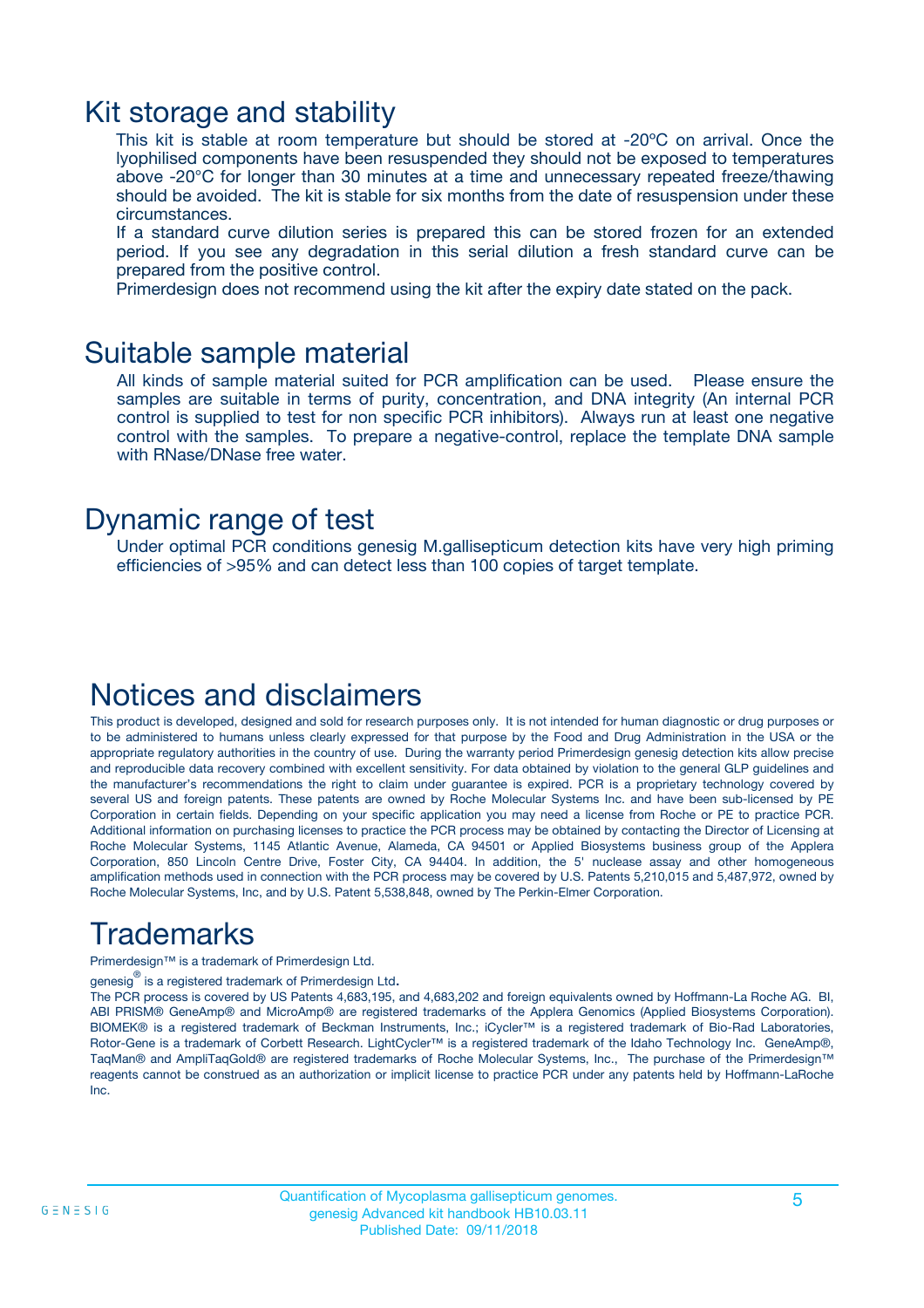### Principles of the test

#### **Real-time PCR**

A M.gallisepticum specific primer and probe mix is provided and this can be detected through the FAM channel.

The primer and probe mix provided exploits the so-called TaqMan® principle. During PCR amplification, forward and reverse primers hybridize to the M.gallisepticum DNA. A fluorogenic probe is included in the same reaction mixture which consists of a DNA probe labeled with a 5`-dye and a 3`-quencher. During PCR amplification, the probe is cleaved and the reporter dye and quencher are separated. The resulting increase in fluorescence can be detected on a range of qPCR platforms.

#### **Positive control**

For copy number determination and as a positive control for the PCR set up, the kit contains a positive control template. This can be used to generate a standard curve of M.gallisepticum copy number / Cq value. Alternatively the positive control can be used at a single dilution where full quantitative analysis of the samples is not required. Each time the kit is used, at least one positive control reaction must be included in the run. A positive result indicates that the primers and probes for detecting the target M.gallisepticum gene worked properly in that particular experimental scenario. If a negative result is obtained the test results are invalid and must be repeated. Care should be taken to ensure that the positive control does not contaminate any other kit component which would lead to false-positive results. This can be achieved by handling this component in a Post PCR environment. Care should also be taken to avoid cross-contamination of other samples when adding the positive control to the run. This can be avoided by sealing all other samples and negative controls before pipetting the positive control into the positive control well.

#### **Negative control**

To validate any positive findings a negative control reaction should be included every time the kit is used. For this reaction the RNase/DNase free water should be used instead of template. A negative result indicates that the reagents have not become contaminated while setting up the run.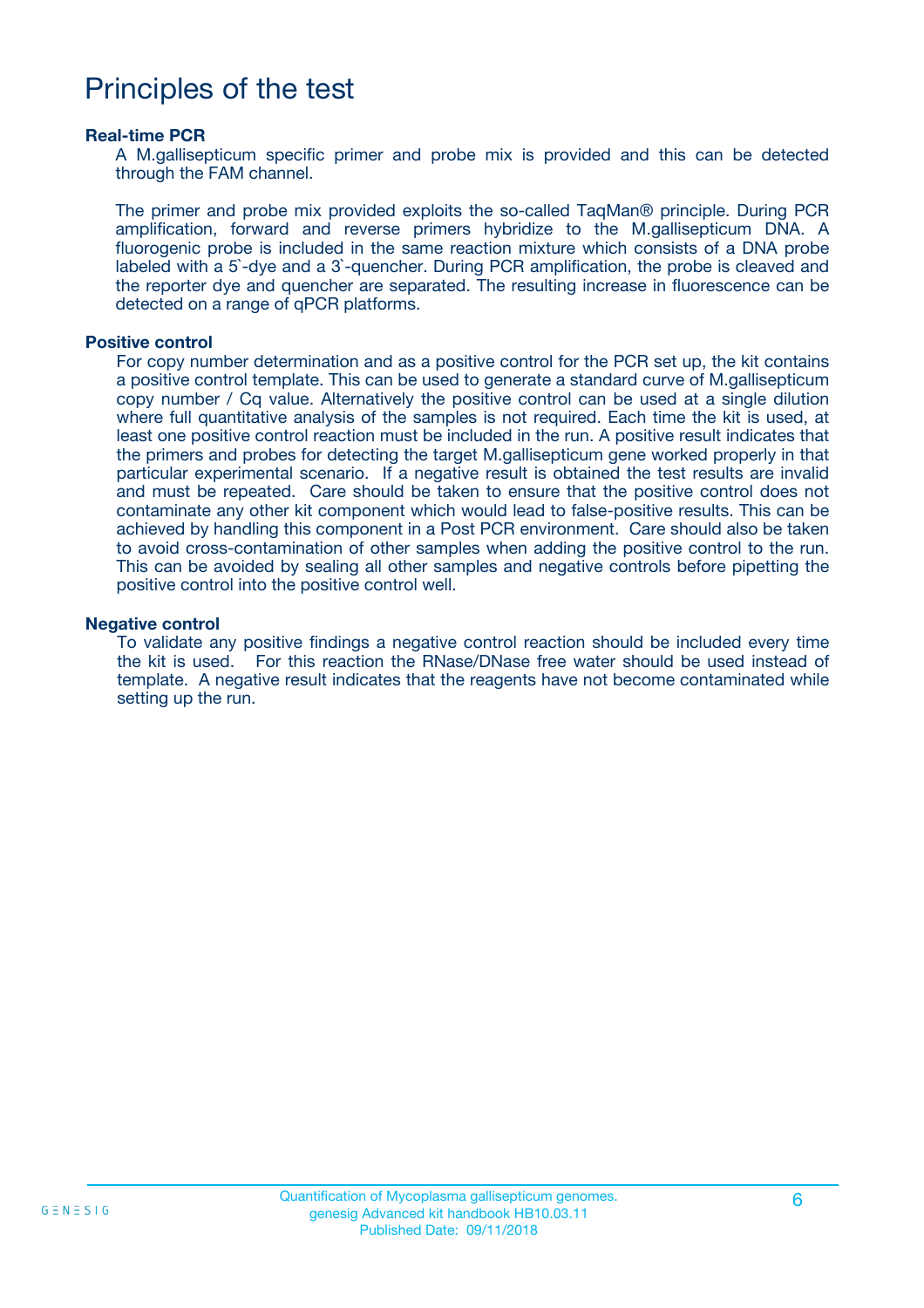#### **Internal DNA extraction control**

When performing DNA extraction, it is often advantageous to have an exogenous source of DNA template that is spiked into the lysis buffer. This control DNA is then co-purified with the sample DNA and can be detected as a positive control for the extraction process. Successful co-purification and qPCR for the control DNA also indicates that PCR inhibitors are not present at a high concentration.

A separate primer and probe mix are supplied with this kit to detect the exogenous DNA using qPCR. The primers are present at PCR limiting concentrations which allows multiplexing with the target sequence primers. Amplification of the control DNA does not interfere with detection of the M.gallisepticum target DNA even when present at low copy number. The Internal control is detected through the VIC channel and gives a Cq value of 28+/-3.

#### **Endogenous control**

To confirm extraction of a valid biological template, a primer and probe mix is included to detect an endogenous gene. Detection of the endogenous control is through the FAM channel and it is NOT therefore possible to perform a multiplex with the M.gallisepticum primers. A poor endogenous control signal may indicate that the sample did not contain sufficient biological material.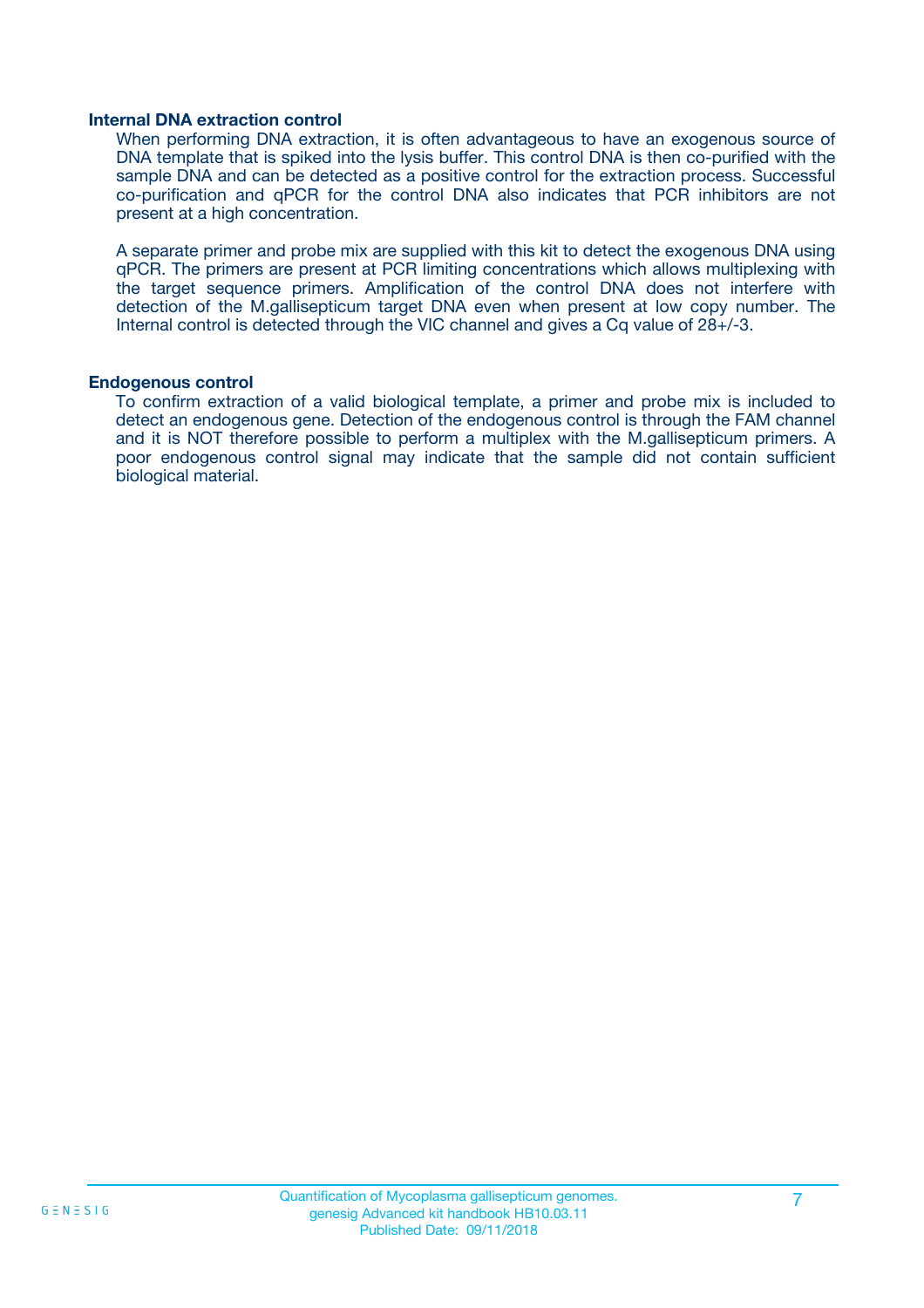### Resuspension protocol

To minimize the risk of contamination with foreign DNA, we recommend that all pipetting be performed in a PCR clean environment. Ideally this would be a designated PCR lab or PCR cabinet. Filter tips are recommended for all pipetting steps.

- **1. Pulse-spin each tube in a centrifuge before opening.** This will ensure lyophilised primer and probe mix is in the base of the tube and is not spilt upon opening the tube.
- **2. Resuspend the primer/probe mixes in the RNase/DNase free water supplied, according to the table below:**

To ensure complete resuspension, vortex each tube thoroughly.

| Component - resuspend in water                       |             |  |
|------------------------------------------------------|-------------|--|
| <b>Pre-PCR pack</b>                                  |             |  |
| M.gallisepticum primer/probe mix (BROWN)             | $165$ µl    |  |
| Internal extraction control primer/probe mix (BROWN) | $165$ $\mu$ |  |
| Endogenous control primer/probe mix (BROWN)          | $165$ µl    |  |

**3. Resuspend the internal control template and positive control template in the template preparation buffer supplied, according to the table below:** To ensure complete resuspension, vortex each tube thoroughly.

| Component - resuspend in template preparation buffer |          |  |  |
|------------------------------------------------------|----------|--|--|
| <b>Pre-PCR heat-sealed foil</b>                      |          |  |  |
| Internal extraction control DNA (BLUE)               |          |  |  |
| <b>Post-PCR heat-sealed foil</b>                     |          |  |  |
| M.gallisepticum Positive Control Template (RED) *    | $500$ µl |  |  |

\* This component contains high copy number template and is a VERY significant contamination risk. It must be opened and handled in a separate laboratory environment, away from the other components.

### DNA extraction

The internal extraction control DNA can be added either to the DNA lysis/extraction buffer or to the DNA sample once it has been resuspended in lysis buffer.

**DO NOT add the internal extraction control DNA directly to the unprocessed biological sample as this will lead to degradation and a loss in signal.**

- **1. Add 4µl of the Internal extraction control DNA (BLUE) to each sample in DNA lysis/extraction buffer per sample.**
- **2. Complete DNA extraction according to the manufacturers protocols.**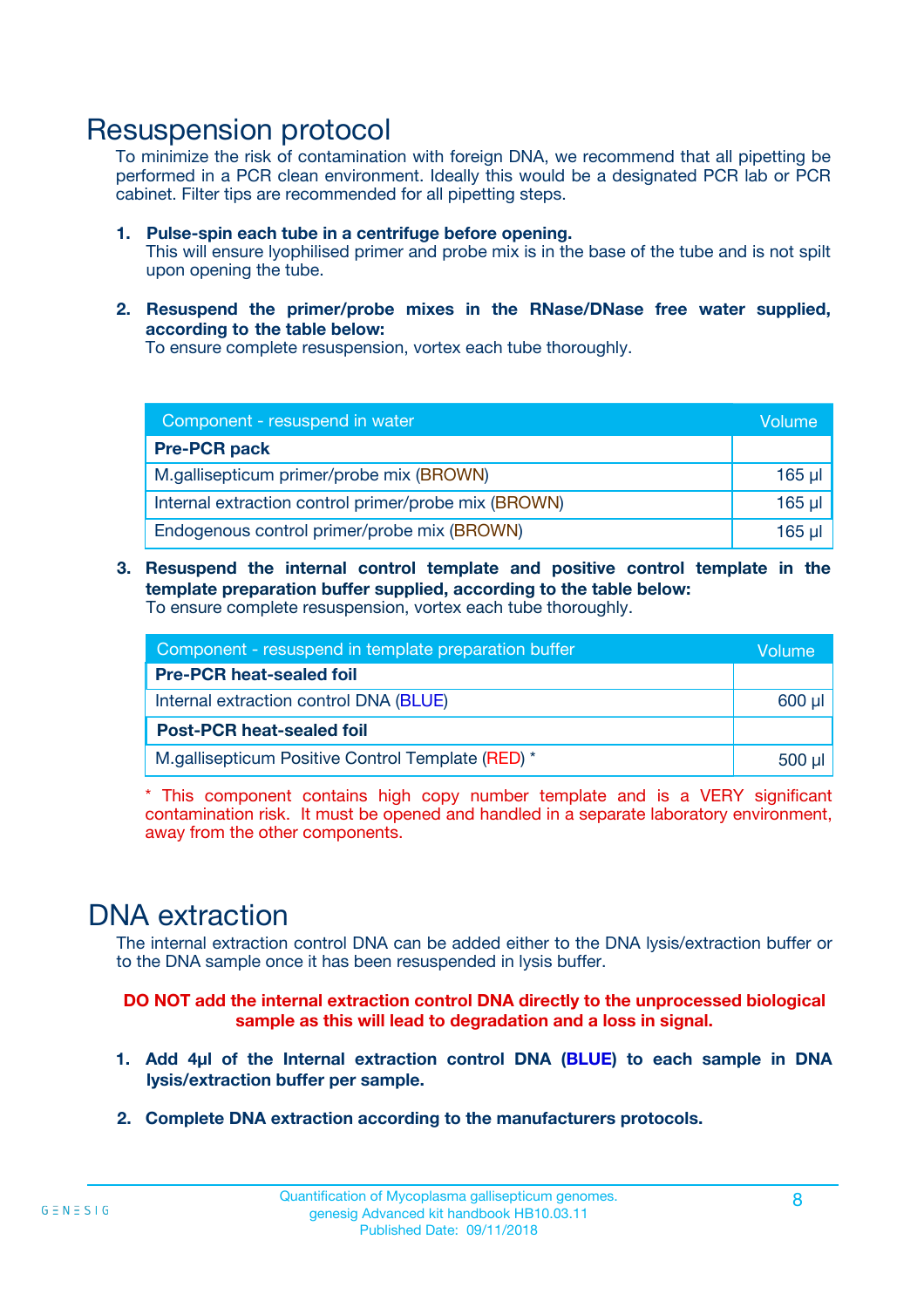# qPCR detection protocol

**1. For each DNA sample prepare a reaction mix according to the table below:** Include sufficient reactions for positive and negative controls.

| Component                                            | Volume   |
|------------------------------------------------------|----------|
| oasig or PrecisionPLUS 2X qPCR Master Mix            | $10 \mu$ |
| M.gallisepticum primer/probe mix (BROWN)             | 1 µl     |
| Internal extraction control primer/probe mix (BROWN) | 1 µl     |
| <b>RNase/DNase free water (WHITE)</b>                | $3 \mu$  |
| <b>Final Volume</b>                                  | 15 µl    |

**2. For each DNA sample prepare an endogenous control reaction according to the table below (Optional):**

**This control reaction will provide useful information regarding the quality of the biological sample.**

| Component                                   | Volume   |
|---------------------------------------------|----------|
| oasig or PrecisionPLUS 2X qPCR Master Mix   | $10 \mu$ |
| Endogenous control primer/probe mix (BROWN) | 1 µI     |
| <b>RNase/DNase free water (WHITE)</b>       | $4 \mu$  |
| <b>Final Volume</b>                         | 15 µl    |

- **3. Pipette 15µl of each mix into individual wells according to your qPCR experimental plate set up.**
- **4. Prepare sample DNA templates for each of your samples.**
- **5. Pipette 5µl of DNA template into each well, according to your experimental plate set up.**

For negative control wells use 5µl of RNase/DNase free water. The final volume in each well is 20ul.

**6. If a standard curve is included for quantitative analysis, prepare a reaction mix according to the table below:**

| Component                                 | Volume          |
|-------------------------------------------|-----------------|
| oasig or PrecisionPLUS 2X qPCR Master Mix | 10 $\mu$        |
| M.gallisepticum primer/probe mix (BROWN)  | 1 µI            |
| <b>RNase/DNase free water (WHITE)</b>     | $4 \mu$         |
| <b>Final Volume</b>                       | 15 <sub>µ</sub> |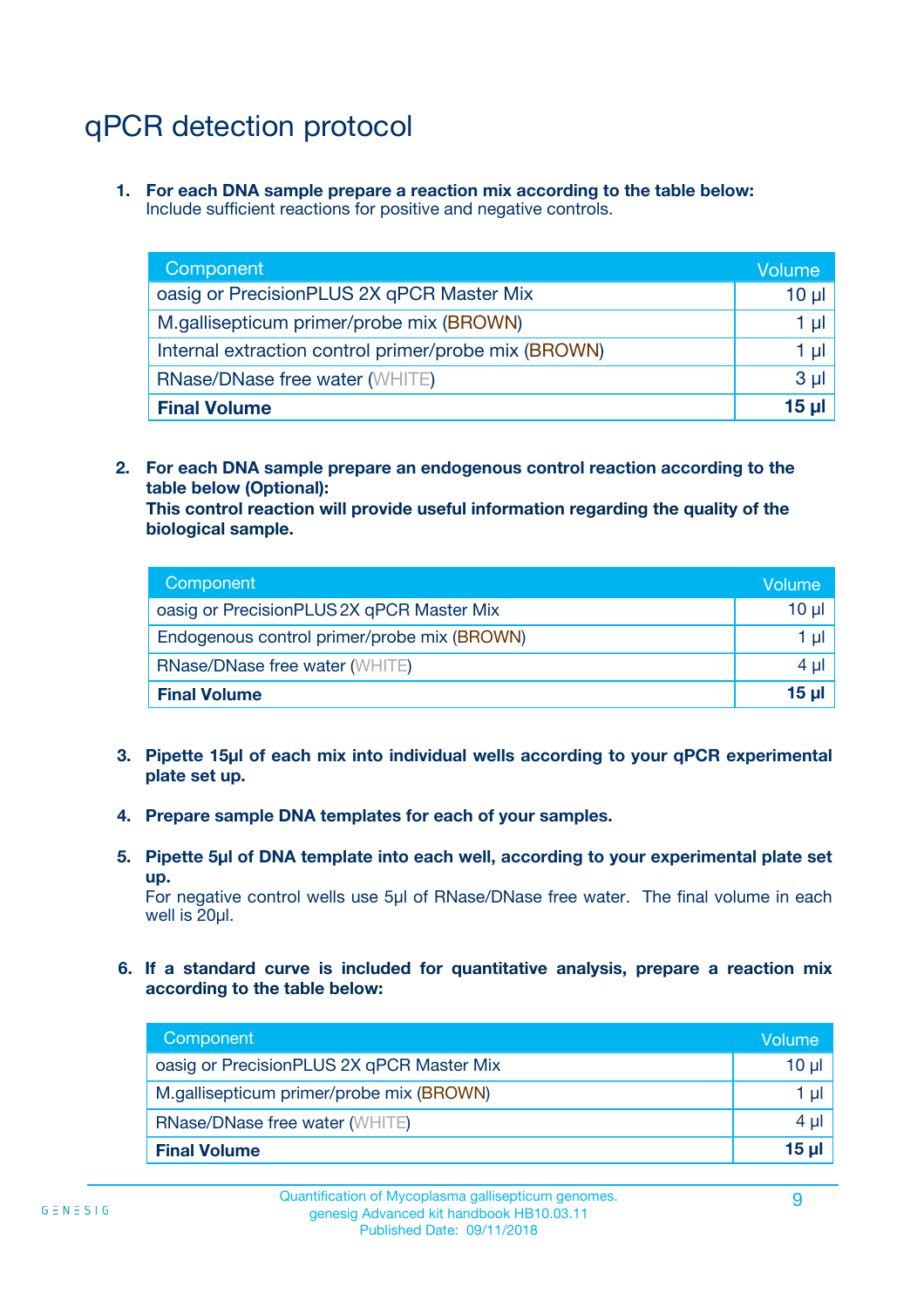#### **7. Preparation of standard curve dilution series.**

- 1) Pipette 90µl of template preparation buffer into 5 tubes and label 2-6
- 2) Pipette 10µl of Positive Control Template (RED) into tube 2
- 3) Vortex thoroughly
- 4) Change pipette tip and pipette 10µl from tube 2 into tube 3
- 5) Vortex thoroughly

Repeat steps 4 and 5 to complete the dilution series

| <b>Standard Curve</b>         | <b>Copy Number</b>     |
|-------------------------------|------------------------|
| Tube 1 Positive control (RED) | $2 \times 10^5$ per µl |
| Tube 2                        | $2 \times 10^4$ per µl |
| Tube 3                        | $2 \times 10^3$ per µl |
| Tube 4                        | $2 \times 10^2$ per µl |
| Tube 5                        | $20$ per $\mu$         |
| Tube 6                        | 2 per µl               |

**8. Pipette 5µl of standard template into each well for the standard curve according to your experimental plate set up.**

#### The final volume in each well is 20µl.

# qPCR amplification protocol

Amplification conditions using oasig or PrecisionPLUS 2X qPCR Master Mix.

|             | <b>Step</b>       | <b>Time</b>     | Temp    |
|-------------|-------------------|-----------------|---------|
|             | Enzyme activation | 2 min           | 95 °C   |
| Cycling x50 | Denaturation      | 10 <sub>s</sub> | 95 $°C$ |
|             | DATA COLLECTION * | 60 s            | 60 °C   |

\* Fluorogenic data should be collected during this step through the FAM and VIC channels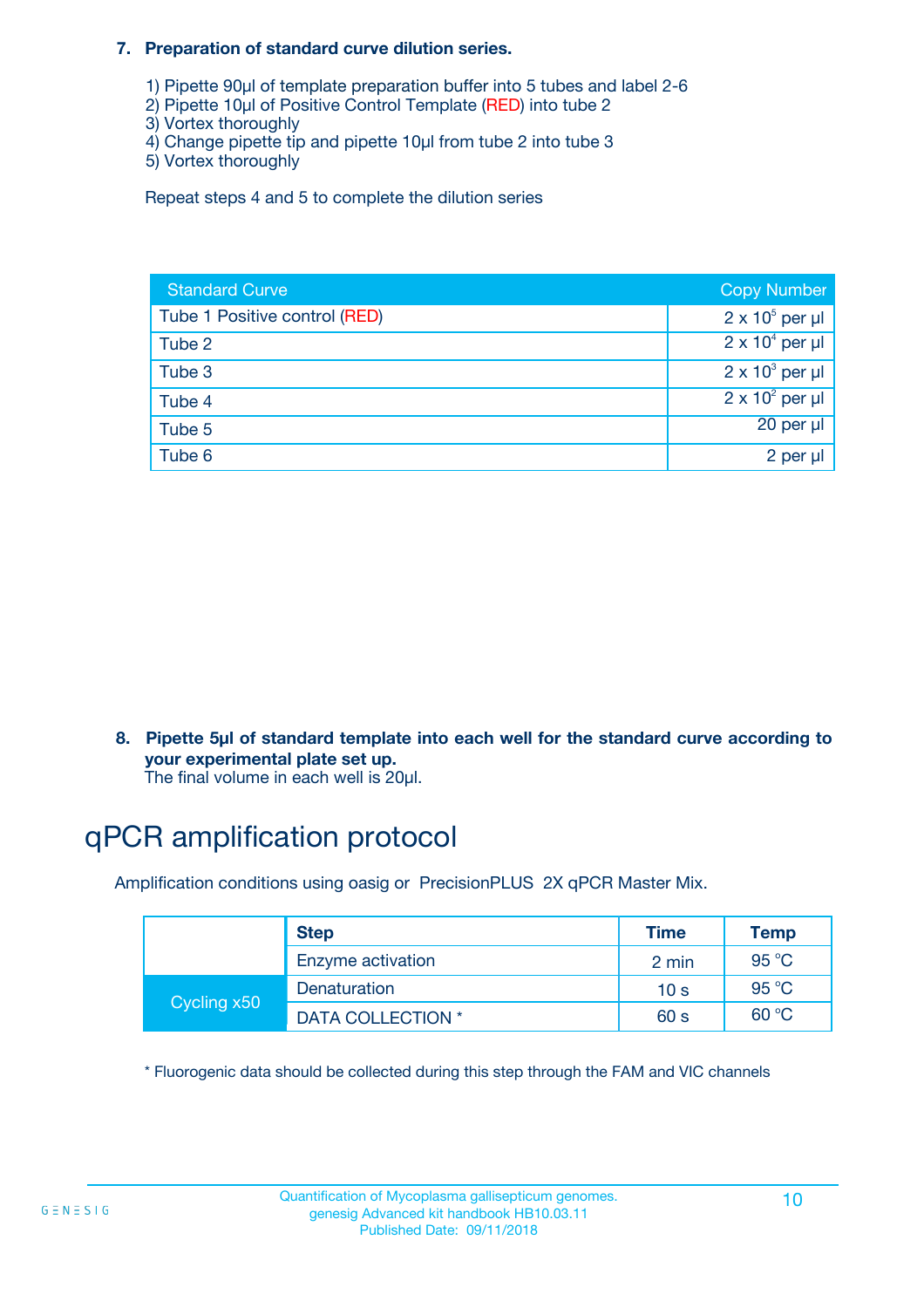# Interpretation of results

| <b>Target</b><br>(FAM) | <b>Internal</b><br>control<br>(NIC) | <b>Positive</b><br>control | <b>Negative</b><br>control | Interpretation                                                                                                  |
|------------------------|-------------------------------------|----------------------------|----------------------------|-----------------------------------------------------------------------------------------------------------------|
| $\leq 30$              | $+ 1 -$                             | ÷                          |                            | <b>POSITIVE QUANTITATIVE RESULT</b><br>calculate copy number                                                    |
| > 30                   | ٠                                   | ÷                          |                            | <b>POSITIVE QUANTITATIVE RESULT</b><br>calculate copy number                                                    |
| > 30                   |                                     | ÷                          |                            | <b>POSITIVE QUALITATIVE RESULT</b><br>do not report copy number as this<br>may be due to poor sample extraction |
|                        | ÷                                   | ÷                          |                            | <b>NEGATIVE RESULT</b>                                                                                          |
| $+ 1 -$                | $+ 1 -$                             | ÷                          | $\leq$ 35                  | <b>EXPERIMENT FAILED</b><br>due to test contamination                                                           |
| $+$ / -                | $+ 1 -$                             | ÷                          | > 35                       | $\star$                                                                                                         |
|                        |                                     | ÷                          |                            | <b>SAMPLE PREPARATION FAILED</b>                                                                                |
|                        |                                     |                            | $+$ /                      | <b>EXPERIMENT FAILED</b>                                                                                        |

Positive control template (**RED**) is expected to amplify between Cq 16 and 23. Failure to satisfy this quality control criterion is a strong indication that the experiment has been compromised.

\*Where the test sample is positive and the negative control is positive with a  $Ca > 35$ , the sample must be reinterpreted based on the relative signal strength of the two results:



If the sample amplifies  $> 5$  Cq earlier than the negative control then the sample should be reinterpreted (via the table above) with the negative control verified as negative.



If the sample amplifies  $< 5$  Cq earlier than the negative control then the positive sample result is invalidated and<br>the result should be determined  $the$  result should be inconclusive due to test contamination. The test for this sample should be repeated.